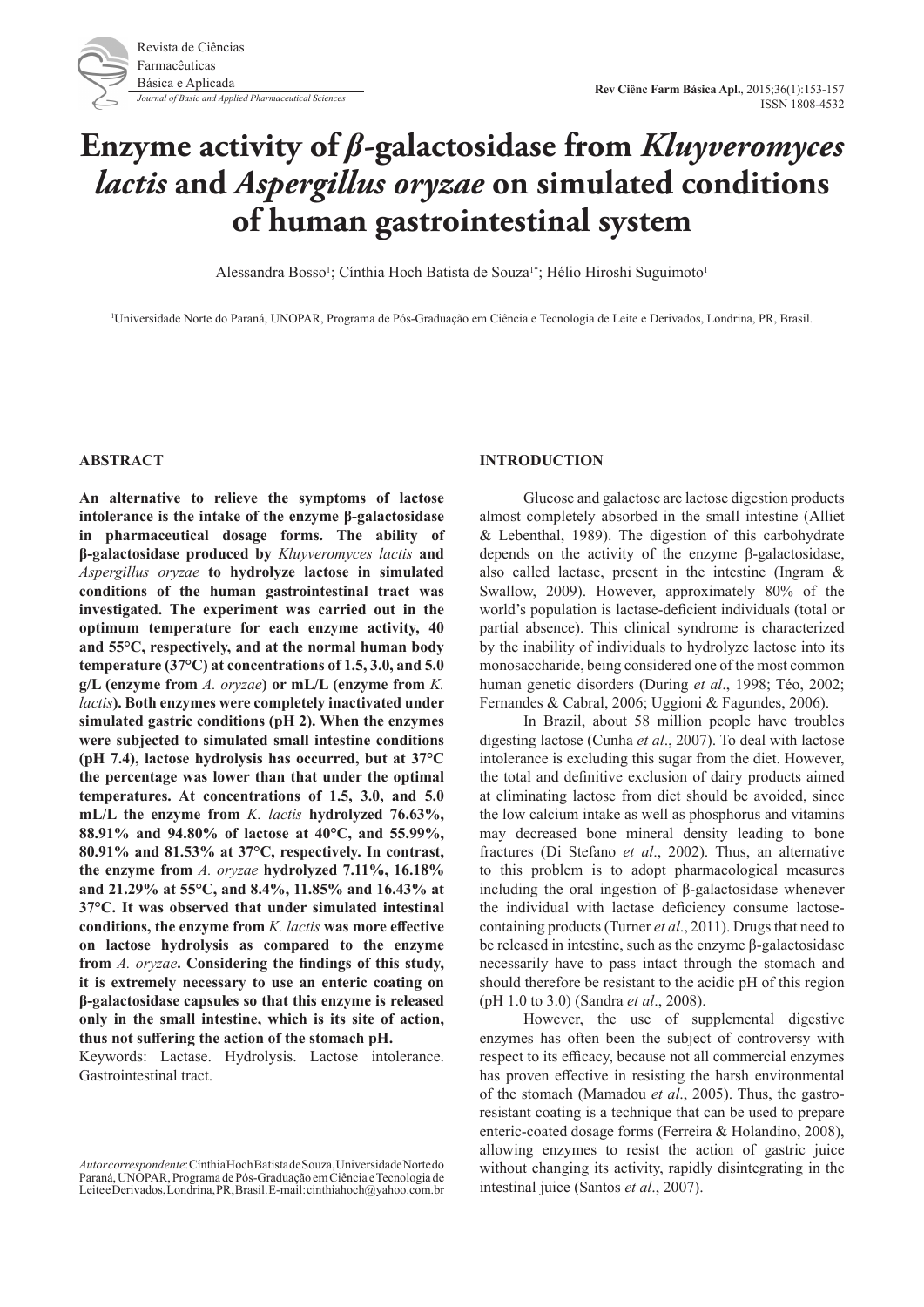The lactose digestion occurs in the small intestine, where the enzyme ingested by intolerant individuals should act. Thus, it is important to elucidate the behavior of β-galactosidase in the human intestine, so that its use as a drug is effective. Therefore, the aim of this study was to determine the enzyme activity of both β-galactosidase from *Kluyveromyces lactis* and *Aspergillus oryzae* when exposed to simulated conditions of the human gastrointestinal system.

#### **MATERIAL AND METHODS**

#### *Enzymes*

The enzymes used in lactose hydrolysis were commercial β-galactosidase from microbial origin, in liquid and lyophilized forms. According to the manufacturers, the liquid enzyme (Maxilact® LX5000, DSM Food Specialties, Seclin Cedex, France) was obtained from the yeast *Kluyveromyces lactis*, and the lyophilized enzyme (Bio-Cat Inc., USA) from the filamentous fungus *Aspergillus oryzae*. Both enzymes had lactase activity of 5000 ALU (acid lactase units).

*Simulating the human gastrointestinal tract conditions*

Two experiments were performed to assess the enzyme activity of β-galactosidase obtained from *K. lactis* and *A. oryzae*, on simulated conditions of the human gastrointestinal tract. In the first experiment (A), the resistance of enzymes to conditions simulated human stomach and small intestine was evaluated. In experiment B, the enzymes were subjected only to simulated intestinal conditions. In both experiments, the enzyme concentrations were 1.5, 3.0, and 5.0 mL/L (for liquid enzyme) and 1.5, 3.0, and 5.0 g/L (for lyophilized enzyme).

Both experiments followed the methodology described by Rao *et al*. (1989) and Thantsha *et al*. (2008). The enzymes from *K. lactis* and *A. oryzae* were added to Erlenmeyer flasks containing 10 mL of acidic solution pH 2.0 (0.08 M HCl + 0.2% NaCl), simulating the condition of the stomach for 15 minutes. Then, 90 mL of a solution pH 7.4 (0.05 M  $KH_2PO_4 + 0.6%$  bile salts) were added to simulate the conditions of the small intestine. In this stage, 5% lactose PA (Synth, Diadema, Brazil) was added to the flasks. The solutions were kept in a water bath for 60 minutes. Experiment B followed the methodology described above, except the gastric phase. Both experiments A and B were also carried out at 37°C to evaluate the enzyme activity in the temperature of the human body.

The solutions containing the enzymes from *K. lactis* and *A. oryzae* were tested at 40°C and 55°C, respectively, since these temperatures are considered optimal for the action of these enzymes.

The experiments were performed in a static way, with two replicates for each test (A and B). All analyses were performed in triplicate. The enzyme activity was determined according to percentage of lactose hydrolysis by the enzymes from *K. lactis* and *A. oryzae*.

#### *Determining lactose hydrolysis*

To determine the lactose hydrolysis, 2 mL sample were collected at the end of each experiment. The samples were kept in a boiling water bath for 5 minutes and then on ice for 3 minutes to stop hydrolysis reaction (Campos *et al*., 2009). The glucose concentration was determined by glucose oxidase method using Glucose Kit PP (Analisa, Belo Horizonte, Brazil). The initial lactose concentration and the concentration of glucose released were used to calculate the percentage of hydrolysis.

#### *Statistical analysis*

The results were analyzed by analysis of variance (ANOVA) and Tukey's test for comparison of means, considering a significance level of  $5\%$  (p<0.05) (Callegari-Jacques, 2003). Statistical analyses were carried out using the Statistica software, version 10.0(Statsoft Inc, Tulsa, OK, USA).

#### **RESULTS**

In experiment A, after simulating the passage of the enzymes through the stomach (pH 2.0), both enzymes were completely inactivated, since no lactose hydrolysis was observed in the following stage (pH 7.4).

Table 1. Lactose hydrolysis by the enzymes from *K. lactis* and *A. oryzae* (mean  $\pm$  standard deviation) at different concentrations and temperatures, after exposure to simulated conditions of the human small intestine (pH 7.4).

| Enzyme/<br>Temperature      | Hydrolysis $(\%)^*$                   |                           |                           |
|-----------------------------|---------------------------------------|---------------------------|---------------------------|
|                             | $1.5$ (g/L or<br>$mL/L$ <sup>**</sup> | $3.0$ (g/L or<br>$mL/L$ ) | $5.0$ (g/L or<br>$mL/L$ ) |
| A. oryzae / $37 °C$         | $8.403 \pm 0.259$ i                   | $11.856 \pm 0.450h$       | $16.432 \pm 0.259$ g      |
| K. lactis / $37^{\circ}$ C  | $55.995 \pm 0.401e$                   | $80.914 \pm 0.314c$       | $81.538 \pm 0.190c$       |
| K. lactis / 40 $^{\circ}$ C | $76.635 \pm 1.087d$                   | $88.917 \pm 0.596$        | $94.806 \pm 0.317$ a      |
| A. oryzae / $55^{\circ}$ C  | $7.114 \pm 0.147$ j                   | $16.187 \pm 0.448g$       | $21.299 \pm 0.448f$       |

\* Means followed by the same lowercase letter in the line, between treatments, do not differ significantly ( $p<0.05$ ) from each other by Tukey's test.

\*\* g/L: Enzyme from *A. oryzae*. mL/L: Enzyme from *K. lactis*.

Table 1 shows the results of lactose hydrolysis by the enzymes from *K. lactis* and *A. oryzae* in experiment B (simulated conditions of the human small intestine, pH 7.4). When the intestinal condition (pH 7.4) was simulated alone (experiment B), the enzyme from *K. lactis* exhibited higher hydrolysis rate at 40°C than it did at 37°C for all concentrations tested. The same behavior was observed for the enzyme from *A. oryzae* except for the concentration of 1.5 g/L at 37°C, since the hydrolysis was slightly higher than that at 55°C. Although the temperature of 37°C is lower than the optimum temperatures of these enzymes, the lactose hydrolysis was observed for both enzymes, and the enzyme from *K. lactis* exhibited the best performance for all temperatures and concentrations studied.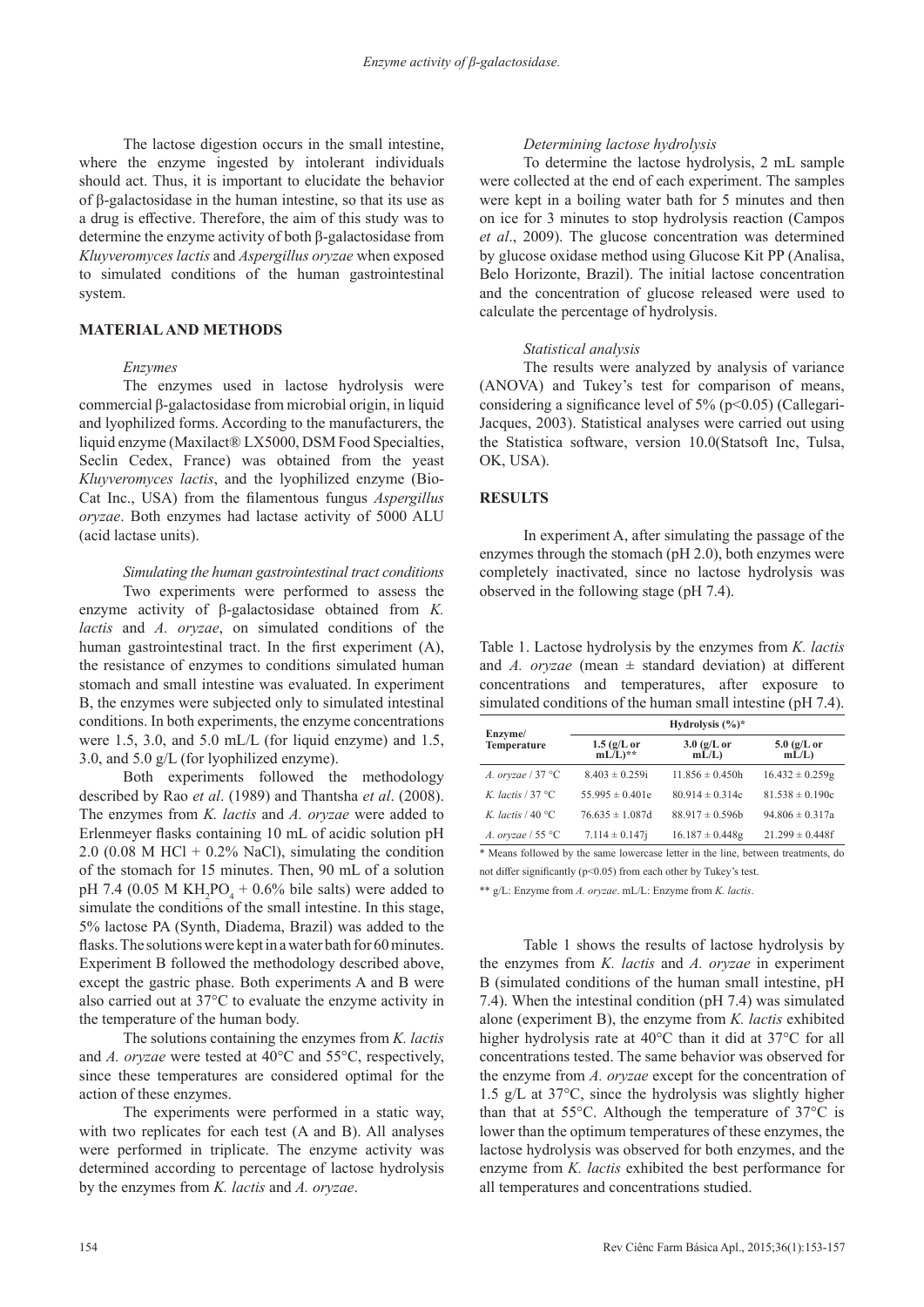At concentrations of 1.5, 3.0, and 5.0 mL/L, the enzyme from *K. lactis* hydrolyzed 55.99%, 80.91% and 81.53% of lactose at 37°C, respectively. In contrast, when the experiments were carried out at 40°C, these results were higher (76.63%, 88.91% and 94.80%, respectively) (Table 1). At 37°C, there was no significant difference in the enzymatic activity of *K. lactis* at concentrations of 3 and 5 mL/L. The results showed that lowering the temperature from 40°C to 37°C resulted in a significant difference in the enzyme activity ( $p<0.0001$ ). Reductions of 20.6%, 8.0%, and 13.27% were observed for the enzyme activity at concentrations of 1.5, 3.0, and 5.0 mL/L, respectively. At 40°C, there was a significant difference between all enzyme concentrations (F = 1653.62, p<0.0001).

The enzyme activity of *A. oryzae* at 37°C showed a percentage of lactose hydrolysis of 8.4%, 11.85% and 16.43% at concentrations of 1.5, 3.0 and 5.0 g/L, respectively. When the experiments were performed at 55°C, the percentages of lactose hydrolysis were 7.11%, 16.18% and 21.29%. Thus, significant differences were detected between the temperatures studied ( $F = 690.11$ , p<0.0001).

#### **DISCUSSION**

Despite the same enzyme specificity, the optimum temperature and pH of β-galactosidase activity may vary according to its source. The commercial β-galactosidase is classified into two groups, depending on whether it is active under acid or neutral conditions. The acid galactosidase presents optimum pH ranging from 3 to 5, and temperatures from 46 to 55°C, while for neutral galactosidase these values vary from 6.5 to 7.3 and 35 to 40°C, respectively. Generally, the enzymes produced by yeast are considered to be neutral, and those obtained by filamentous fungi are acidic (Mlichová & Rosenberg, 2006; Rodriguez *et al*., 2008).

Although several authors reported that the enzyme from *A. oryzae* exhibited maximum activity at acidic pH (Holsinger & Kligerman, 1981; Gekas & López-Leiva, 1985; Robinson, 1991; Vitolo, 2001) (optimum condition), this did not occur in the present study, at pH 2.0 (gastric stage). Mamadou *et al*. (2005) demonstrated that some digestive enzymes may have reduced their activity when passing through the gastric fluid, but by reversible inactivation they restore its activity in colon. However, this characteristic was not observed for the enzymes from *K. lactis* and *A. oryzae* under the conditions of this study.

The enzyme from *A. oryzae* in lyophilized form is the most commonly prescribed by nutritionists and doctors for patients. However, even at the highest concentration evaluated in this study  $(5 \text{ g/L})$ , a low enzyme activity was observed, since only 16.4% and 21.3% of lactose was hydrolyzed at 37°C and 55°C, respectively. For lactasedeficient individuals, this percentage of lactose hydrolysis is lower than required, thus these individuals may present typical lactose intolerance symptoms even after the ingestion of the enzyme at this concentration.

The enzyme from *K. lactis* in liquid form is used by dairy industries to produce lactose-free or lactose-reduced products (Rodriguez *et al*., 2008). At a concentration of 5 mL/L, this enzyme hydrolyzed 94.8% lactose at 40°C. By comparison with the lyophilized enzyme from *A. oryzae*, the lactose hydrolysis was 4.5 times higher. Therefore, if the enzyme from *K. lactis* were used, lactose intolerance symptoms would be eliminated or drastically reduced.

However, it is important to emphasize that the enteric coating of capsules containing β-galactosidase is required, allowing the capsules to pass intact through the stomach, releasing the enzyme only in the small intestine.

Solomons & Barillas (1986) compared the activity of β-galactosidase from different sources and found total lactose hydrolysis in milk using the enzyme from *K. lactis*. In the same study, when the enzyme from A. niger was investigated, the same performance was not observed even with an increase in enzyme concentration.

Kwak (2001) evaluated the enzyme activity of microencapsulated β-galactosidase from *K. lactis* in simulated human intestinal system (pH 7-8), and found percentage of hydrolysis from 60.8 to 68.8% after 60 minutes of testing. These percentages are lower than the results found in the present study, since lactose hydrolysis up to 81% was obtained for *K. lactis* at 37°C even with non-encapsulated enzyme, indicating a stronger resistance and high activity of β-galactosidase from *K. lactis*.

Although gastric and intestinal fluids exhibit some pH variations due to several factors including nutrition and health of the individuals (Kong & Singh, 2008), for healthy individuals those values are similar to the values found in the present study. Thus, the inactivation of both enzymes occurred at pH 2. However, at pH 7.4 the lactose hydrolysis occurred at different levels, depending on the type of enzyme, temperature and enzyme concentration.

Although the specificity of β-galactosidase from different sources is similar, there are discrepancies in their actions. Thus, the degree of lactose hydrolysis should be evaluated so that the enzyme activity is maximized and the expected results are obtained. Both enzymes of the present study were inactivated in the experiments simulating the human stomach conditions. The enzyme from *A. oryzae* was less effective on lactose hydrolysis than the enzyme from *K. lactis* under simulated intestinal conditions, once the lactose hydrolysis was over 90% when the highest concentration of the enzyme from *K. lactis* was evaluated at 40°C. However, at 37°C satisfactory results were obtained, especially for enzyme concentrations of 3 and 5 mL/L. Therefore, in addition to its use in dairy industries, this enzyme is recommended to relieve symptoms of lactose intolerance (therapeutic use). For this, studies on enteric coating are needed to improve its resistance to stomach pH in order to ensure suitable activity in the human small intestine.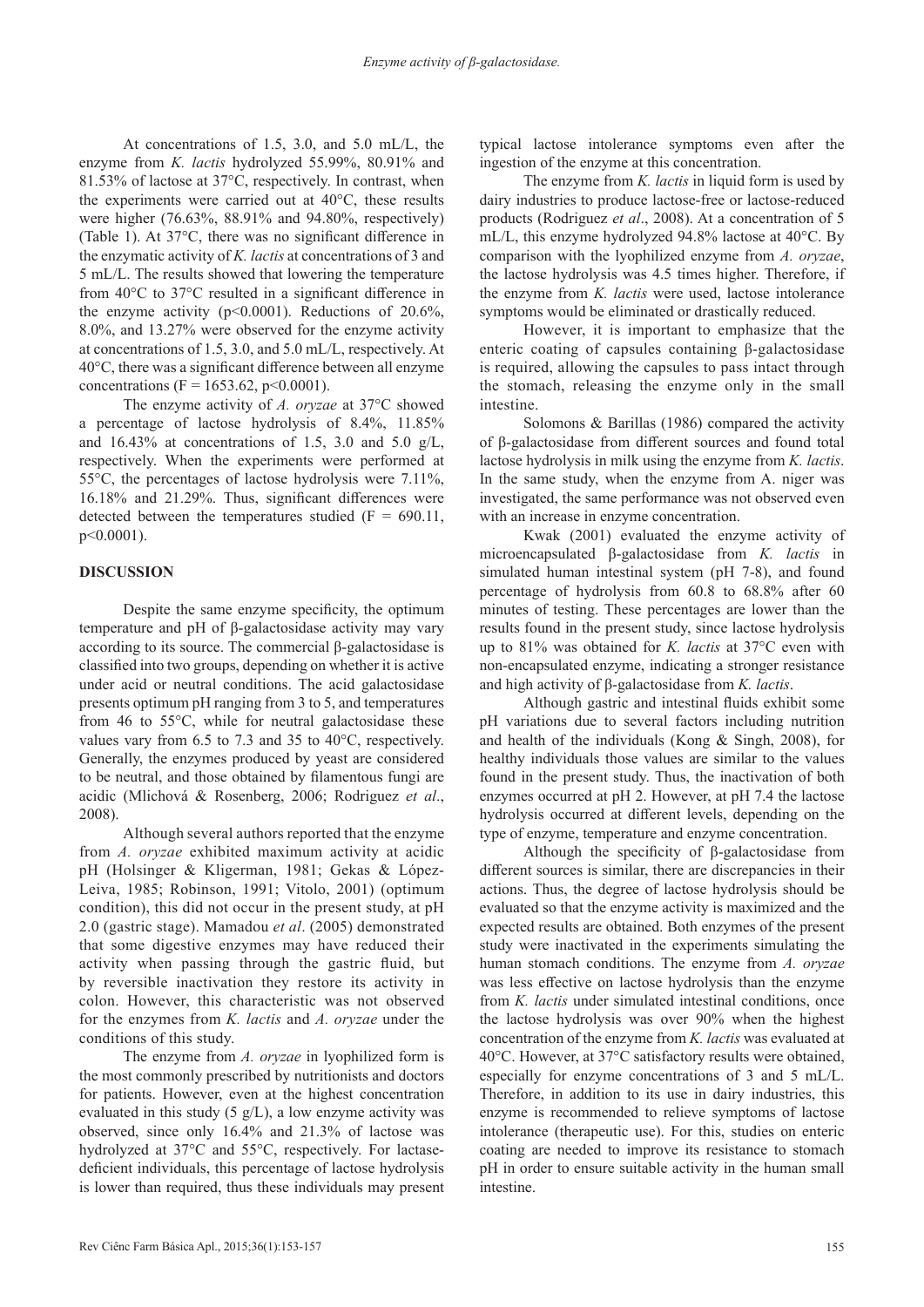#### **RESUMO**

#### *Atividade de β-galactosidase de Kluyveromyces lactis e Aspergillus oryzae, em condições simuladas do sistema gastrintestinal humano*

**Uma das alternativas para amenizar os sintomas da intolerância à lactose é a ingestão de β-galactosidase em formas farmacêuticas. Neste trabalho avaliou-se a capacidade de hidrólise de β-galactosidase produzida por** *Kluyveromyces lactis* **e** *Aspergillus oryzae* **simulando as condições do trato gastrintestinal humano. O teste foi realizado nas temperaturas ótimas de ação para cada enzima, 40 e 55°C, respectivamente, e na temperatura corpórea humana (37°C), nas concentrações de 1,5; 3,0 e 5,0 g/L para a enzima de** *Aspergillus oryzae* **ou mL/L para a de** *Kluyveromyces lactis***. Na simulação da condição estomacal humana (pH 2), ambas enzimas foram totalmente inativadas. Quando as enzimas foram submetidas às condições simuladas do intestino delgado (pH 7,4), observou-se hidrólise da lactose, porém, a 37°C, a porcentagem foi menor do que a observada nas temperaturas ótimas de cada enzima. A enzima de** *K. lactis* **nas concentrações de 1,5; 3,0 e 5,0 mL/L apresentou hidrólise de 76,63%, 88,91% e 94,80% a 40°C e 55,99%, 80,91% e 81,53%, a 37°C, respectivamente. Nas concentrações 1,5; 3,0 e 5,0 g/L, a porcentagem de hidrólise pela enzima de** *A. oryzae* **a 55°C foi de 7,11%, 16,18% e 21,29%. Para esta enzima, nessas concentrações, a hidrólise obtida a 37°C foi 8,4%, 11,85% e de 16,43%. Sob condições intestinais simuladas, a enzima de** *K. lactis* **apresentou maior eficiência na hidrólise da lactose quando comparada à enzima de** *A. oryzae***. Considerando-se as etapas avaliadas neste estudo, observa-se que é extremamente necessário o uso de um revestimento entérico em cápsulas de β-galactosidase, para que esta enzima seja liberada somente no intestino delgado, seu local de ação, não sofrendo, portanto, a ação do pH estomacal.**

Palavras-chave: Lactase. Hidrólise. Intolerância à lactose. Trato gastrintestinal.

### **REFERENCES**

Alliet KN, Lebenthal E. Lactase deficiency, lactase malabsortion and lactase intolerance. In: Lebenthal E (editor). Text book of gastroenterology and nutrition in infancy. New York: Raven Press; 1989. p.459-69.

Callegari-Jacques SM. Bioestatística: princípios e aplicações. São Paulo: Artmed; 2003, 255p.

Campos TCAS, D'Almeida WK, Aragon-Alegro LC, Roig SM, Suguimoto HH. Utilização da β-galactosidase na hidrólise da lactose do leite em baixa temperatura UNOPAR Cient Ciênc Biol Saúde. 2009;11(4):51-4.

Cunha LR, Soares NFF, Assis FCC, Melo NR, Pereira AF, Silva CB. Desenvolvimento e avaliação de embalagem ativa com incorporação de lactase. Ciênc Tecnol Aliment. 2007;27:23-6.

Di Stefano M, Veneto G, Malservisi S, Cecchetti L, Minguzzi L, Strocchi A, *et al*. Lactose malabsorption and intolerance and peak bone mass. Gastroenterology. 2002;122(7):1793-9.

During MJ, Xu R, Young D, Kaplitt MG, Sherwin RS, Leone P. Peroral gene therapy of lactose intolerance using an adenoassociated virus vector. Nat Med. 1998;4(10):1131-5.

Fernandes P, Cabral JMS. Biotransformation. In: Ratledge B, Kristiansen, B (editor). Basic biotechnology. Cambridge: University; 2006. p.579-626.

Ferreira AO, Holandino C. Pharmaceutical development of enteric-release hard gelatin capsules in the compounding setting. Int J Pharm Compd. 2008;12(2):163-9.

Gekas V, López-Leiva M. Hydrolysis of lactose: a literature review. Process Biochem. 1985;20(1):2-12.

Holsinger VH, Kligerman AE. Applications of lactase in dairy foods and other foods containing lactose. Food Technol. 1991;45(1):92-5.

Ingram CJE, Swallow, DM. Lactose malabsorption. In: McSweeney PLH, Fox PF (editor). Advanced dairy chemistry. New York: Springer; 2009. p.203-29.

Kong F, Singh RP. Disintegration of solid foods in human stomach. J Food Sci. 2008;73(5):67-80.

Kwak HM. Microencapsulation of β-galactosidase with fatty acid esters. J Dairy Sci. 2001;84(7):1576-82.

Mamadou M, Marr S, Paydon K, Medhektar R. Stability and activity of supplemental digestive enzymes in a simulated gastric fluid environment. 2005 Jan. Available from http://www.transformationenzymes.com.

Mlichová Z, Rosenberg M. Current trends of β-galactosidase application in food technology. J Food Nutr Res. 2006;45(2):47-54.

Rao AV, Shiwnarain N, Maharaj L. Survival of microencapsulate Bifidobacterium pseudolongum in simulated gastric and intestinal juices. Can Inst Food Sci Tech J. 1989;22(4):345-9.

Robinson DS. Bioquímica y valor nutritivo de los alimentos. Zaragoza: Acribia; 1991.

Rodriguez VA, Cravero, BF, Alonso A. Proceso de elaboración de yogur deslactosado de leche de cabra. Ciênc Tecnol Aliment. 2008;28:109-15.

Sandra S, Decker, EA, McClements, DJ. Effect of interfacial protein cross-linking on the *in vitro* digestibility of emulsified corn oil by pancreatic lipase. J Agric Food Chem. 2008;56(16):7488-94.